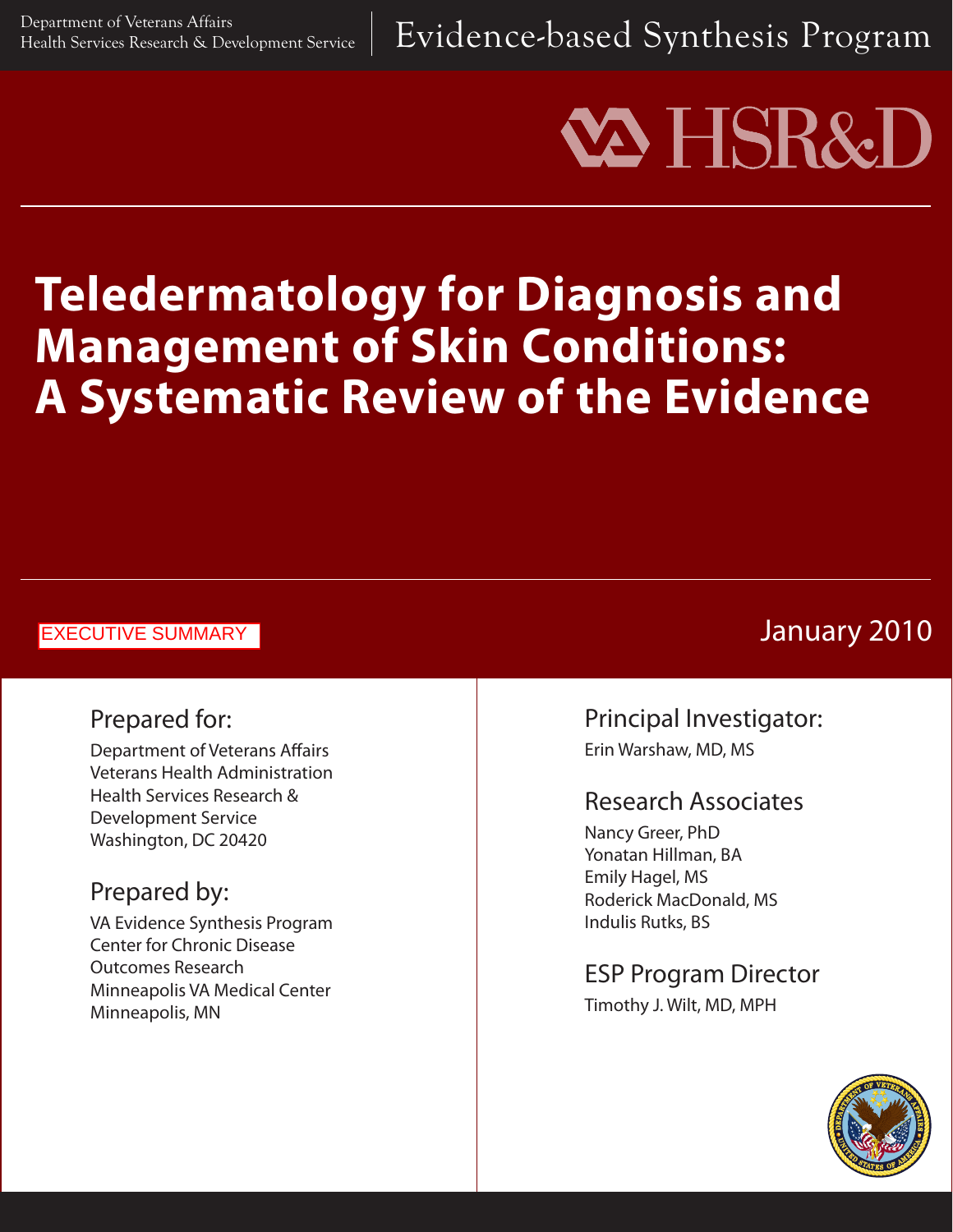# **PREFACE**

VA's Health Services Research and Development (HSR&D) Service works to improve the cost, quality, and outcomes of healthcare for our nation's veterans. Collaborating with VA leaders, managers, and policy makers, HSR&D focuses on important healthcare topics that are likely to have significant impact on quality improvement efforts. One significant collaborative effort is HSR&D's Evidence-based Synthesis Program (ESP). Through this program, HSR&D provides timely and accurate evidence syntheses on targeted healthcare topics. These products will be disseminated broadly throughout VA and will: inform VA clinical policy, develop clinical practice guidelines, set directions for future research to address gaps in knowledge, identify the evidence to support VA performance measures, and rationalize drug formulary decisions.

HSR&D provides funding for four ESP Centers. Each Center has an active and publicly acknowledged VA affiliation and also serves as an Evidence Based Practice Center (EPC) supported by the Agency for Healthcare Research and Quality (AHRQ). The Centers will each generate three evidence syntheses annually on clinical practice topics of key importance to VHA leadership and policymakers. A planning committee with representation from HSR&D, Patient Care Services (PCS), Quality Enhancement Research Initiative (QUERI), Office of Quality and Performance (OQP), and the VISN Clinical and Quality Management Officers, has been established to identify priority topics and key stakeholder concerns and to ensure the quality of final reports. Comments on this evidence report are welcome and can be sent to Nicole Floyd, ESP Coordinating Center Program Manager, at nicole.floyd $\partial_{\mathcal{V}}$ a.gov.

**Recommended citation:** Warshaw E, Greer N, Hillman Y, Hagel E, MacDonald R, Rutks I and Wilt TJ. Teledermatology for Diagnosis and Management of Skin Conditions: A Systematic Review of the Evidence. VA-ESP Project #09-009; 2009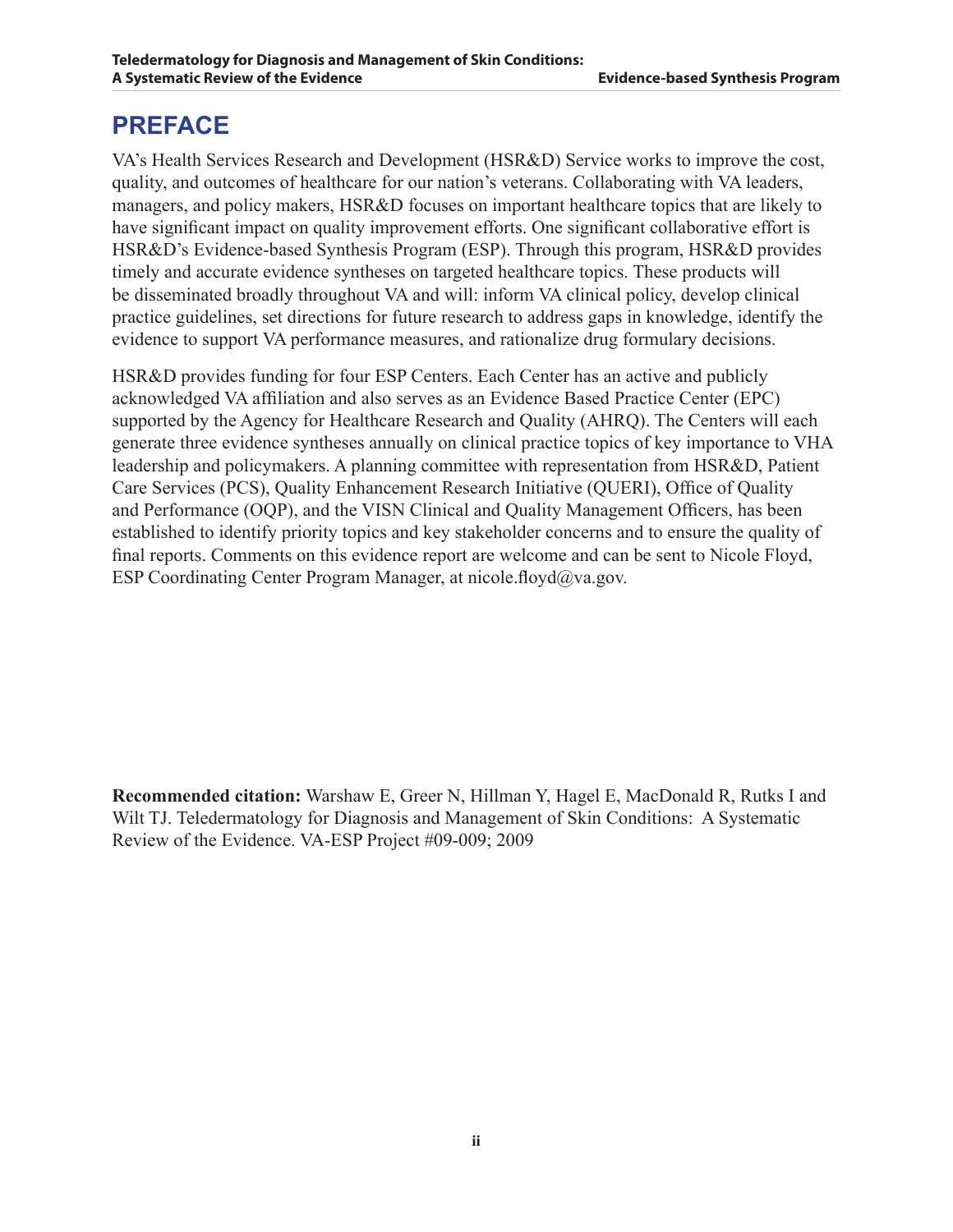This information is distributed solely for the purposes of pre-dissemination peer review. It has not been formally disseminated by the Department of Veterans Affairs. It does not represent and should not be construed to represent a Department of Veterans Affairs determination or policy.

Financial disclosure: No investigators have any affiliations or financial involvement (e.g., employment, consultancies, honoraria, stock ownership or options, expert testimony, grants or patents received or pending, or royalties) that conflict with material presented in the report.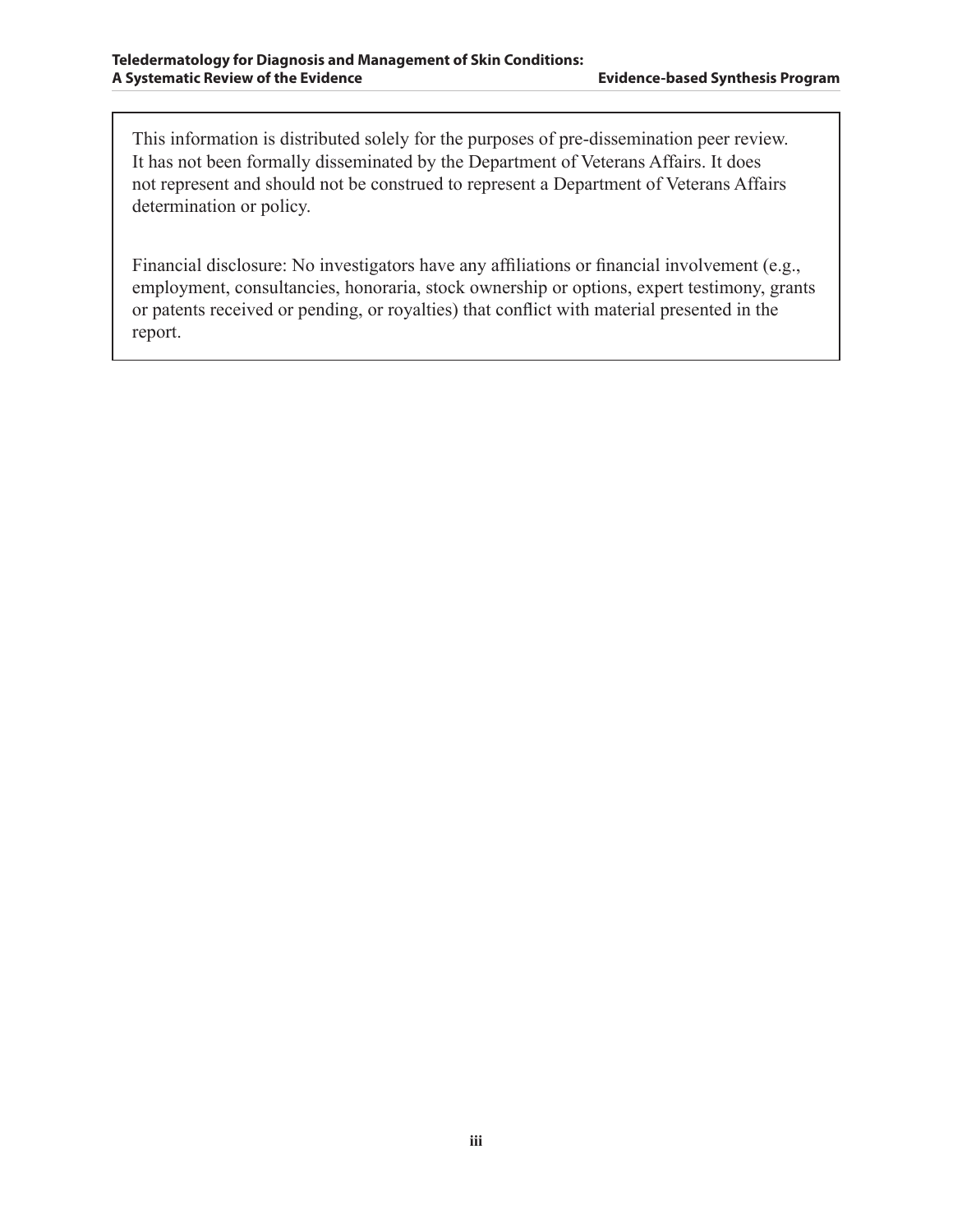# **EXECUTIVE SUMMARY**

#### **BACKGROUND**

Telemedicine uses telecommunication technology to transfer medical information. Due to the visual nature of a skin examination, telemedicine, specifically, teledermatology, may be a valuable tool in the diagnosis and management of dermatologic diseases for patients in rural areas (including rural Veterans Affairs Medical Centers and Community Based Outpatient Clinics) who may not have ready access to a dermatologist. Teledermatology may also be useful in primary care settings to triage cases and limit unnecessary dermatology clinic referrals. Although not the focus of this review, teledermatology may also be used to provide follow-up care or monitoring after an in-person dermatology visit. The objectives of this evidence synthesis project were to systematically review and summarize the scientific literature addressing: 1) teledermatology for the diagnosis of skin conditions, 2) teledermatology for the management of skin conditions, 3) clinical outcomes when teledermatology is used, 4) the cost of teledermatology compared with usual care (in-person dermatology), and 5) key elements of, and barriers to, successful teledermatology implementation. Specifically, the key questions were:

#### **KEY QUESTION #1**

1a. How does the *accuracy* of teledermatology compare to usual care (in-person dermatology) for the *diagnosis* of skin conditions?

1b. How does the *concordance* of teledermatology compare to usual care (in-person dermatology) for the *diagnosis* of skin conditions?

#### **KEY QUESTION #2**

2a. How does the *accuracy* of teledermatology compare to usual care (in-person dermatology) for clinical *management* of skin conditions?

2b. How does the *concordance* of teledermatology compare to usual care (in-person dermatology) for clinical *management* of skin conditions?

#### **KEY QUESTION #3**

3. How do clinical outcomes (clinical course, satisfaction, quality of life, visits avoided) of teledermatology compare to usual care (in-person dermatology) for skin conditions?

#### **KEY QUESTION #4**

4. How does the cost of teledermatology compare to usual care (in-person dermatology)?

#### **KEY QUESTION #5**

5. What are the key structural and process elements associated with successful implementation of teledermatology and what are the barriers?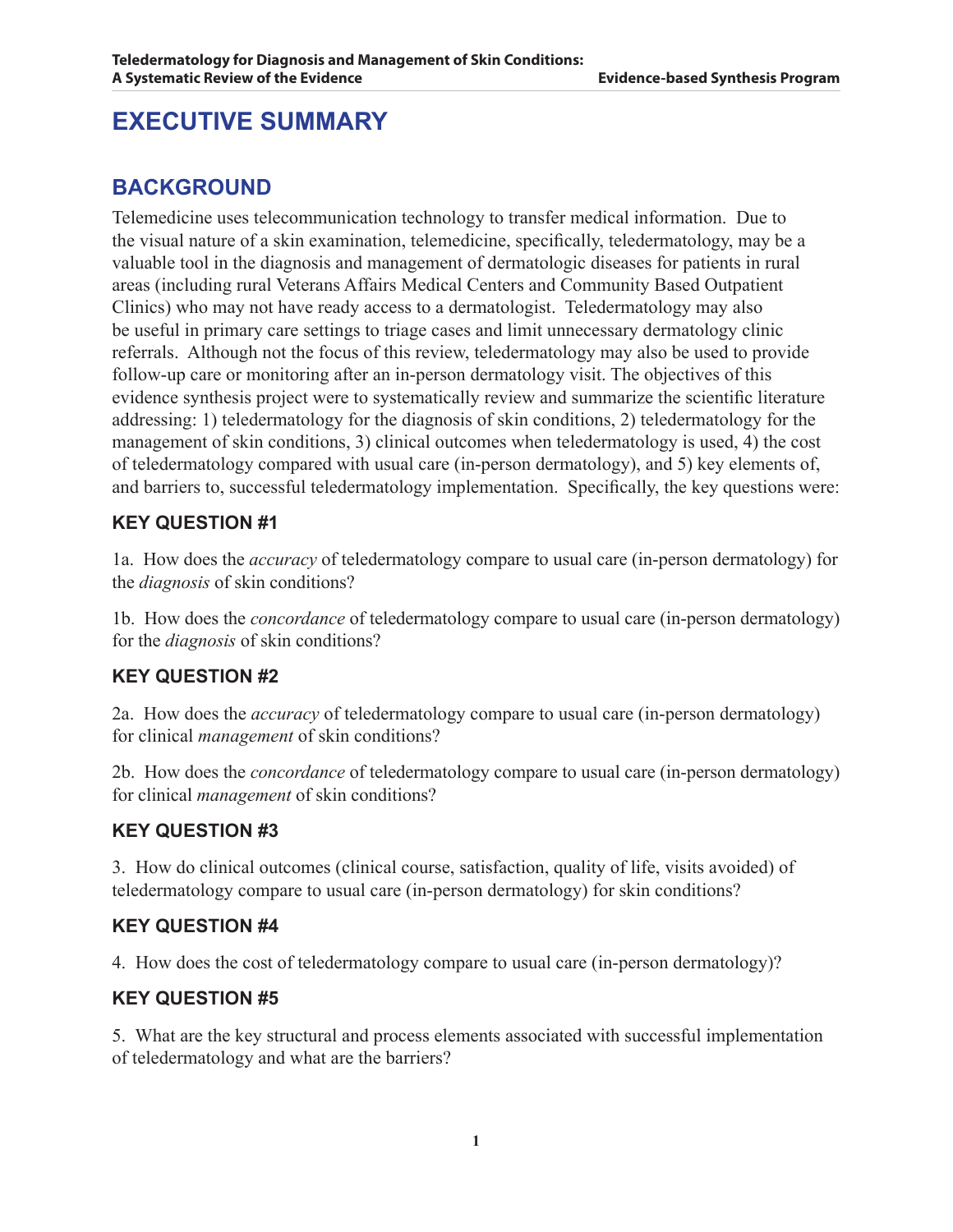#### **METHODS**

We searched MEDLINE (OVID) and PubMed for controlled clinical trials, systematic reviews, cost studies, and implementation papers from 1990 to June, 2009 using standard search terms (Appendix A). We limited the search to peer-reviewed articles involving human subjects and published in English language. For key questions 1 and 2, inclusion was limited to controlled trials. Search terms included: remote consult/consultation, electronic mail, telecommunications, telemedicine, telepathology, dermatology, and teledermatology.

Titles and abstracts identified from the search were reviewed by physicians and research associates trained in the critical analysis of literature to identify peer-reviewed articles related to one or more of the key questions. We included studies of store and forward (SAF) and live interactive (LI) technologies.

Study characteristics, patient characteristics, and outcomes were extracted by a trained research associate under the supervision of the Principal Investigator, a Veterans Affairs (VA) dermatologist (Appendix B). We assessed study quality according to Quality Assessment of Diagnostic Accuracy Studies (QUADAS) criteria. We identified additional citations from reference lists of related articles. We performed pooled analyses where feasible and clinically appropriate. All other data were narratively summarized.

#### **Data Synthesis**

We constructed evidence tables showing study, patient, and intervention characteristics; methodological quality; and outcomes, organized by key question and teledermatology technology. We analyzed studies to compare their characteristics, methods, and findings. We compiled a summary of findings for each key question based on qualitative and semi-quantitative synthesis of the findings. Variability in patient, intervention, and outcome reporting limited pooling of findings across all studies, however, and when appropriate (similar technology and/ or skin conditions), weighted pooled averages were calculated. We identified and highlighted findings from VA or Department of Defense (DoD) populations.

#### **Peer Review**

A draft version of this report was sent to two peer reviewers in addition to our Technical Expert Panel. Reviewer comments were addressed and our responses incorporated in the final report (Appendix C).

# **RESULTS Literature Flow**

The literature search yielded 658 citations, of which 185 articles met initial criteria for full-text level review. From these, we identified 85 references (including 69 controlled clinical trials) that addressed at least one of the key questions and met inclusion criteria. Among studies included to assess diagnostic accuracy and concordance (KQ1 and 2), most utilized methods to reduce sources of bias; particularly related to appropriate use of index and reference tests. However, the majority of studies using store and forward technology did not clearly address patient selection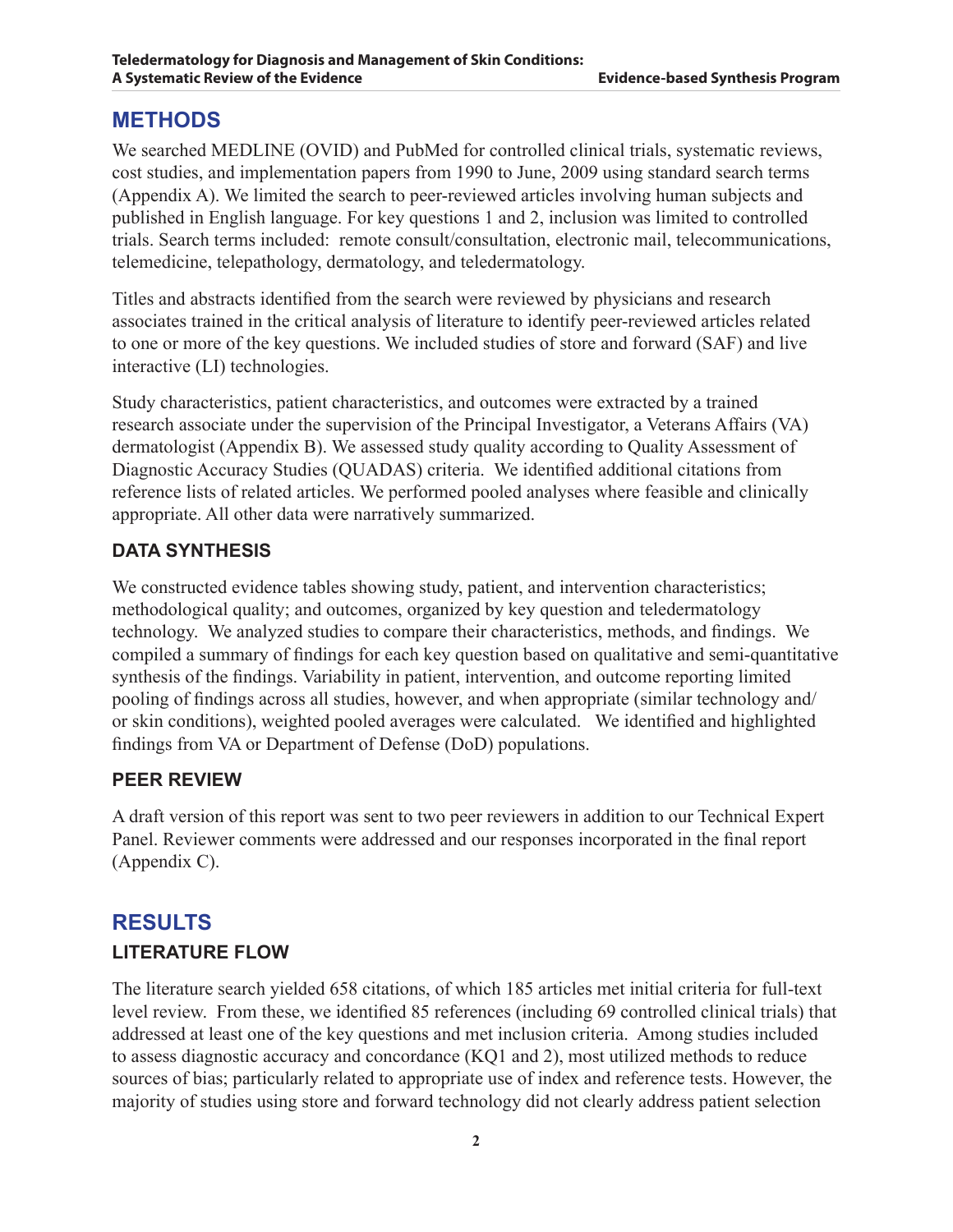biases such as enrolling a representative spectrum of general dermatological patients or clearly describing exclusion criteria. Both store and forward and live interactive studies generally did not account for all patients at the end of the study or include patients with uninterpretable results.

#### **Overview of Studies for Questions 1 and 2 (Table 2)**

SAF: Forty-one SAF teledermatology studies met inclusion requirements and enrolled between 12 and 882 individuals. Of studies reporting specific subject characteristics, the mean age of enrollees was 53 years, 43% were female, and 93% were Caucasian. Twelve studies were conducted in the United States (5 involving veterans or military personnel). Eleven studies enrolled subjects specifically with pigmented lesions and one study enrolled subjects with non-pigmented lesions. Nineteen studies reported diagnostic accuracy (defined as a comparison of the diagnosis against histopathology/other laboratory test) and 27 studies reported diagnostic concordance (a comparison of the diagnoses made with teledermatology and clinical dermatology without verification by histopathology or laboratory test). Two studies reported management accuracy (a comparison of the teledermatology management plan against a management plan based on histopathology/other laboratory test) and 14 studies reported management concordance (a comparison of the management plans based on teledermatology and clinical dermatology).

LI: Ten LI teledermatology studies met inclusion requirements and enrolled between 51 and 351 individuals. The mean age of enrollees was 40 years, 54% were female, and 72% were Caucasian. Five of the studies were conducted in the United States and one study evaluated U.S. military personnel or veterans. One study enrolled subjects with isolated skin lesions; the remainder included subjects with both rashes and lesions. One LI study reported diagnostic accuracy, 10 reported diagnostic concordance, none reported management accuracy, and 4 reported management concordance.

**Key Question #1a** How does the accuracy of teledermatology compare to usual care (in-person dermatology) for the *diagnosis* of skin conditions? *(Table 3)*

*Conclusion:* Two-thirds of studies comparing teledermatology and usual care found better diagnostic accuracy with usual care (in-person dermatology visit) as compared to teledermatology. Estimates from subsamples of studies providing sufficient evidence for pooling suggested the magnitude of difference between the accuracy rates was approximately 11% and 19% for primary and aggregated diagnostic accuracy, respectively, and 5% for pigmented lesions. When dermatoscopy-trained teledermatologists were available, teledermatoscopy increased diagnostic accuracy of isolated skin lesions, although overall, rates were still not superior to usual care. One study found that the diagnostic accuracy of teledermatology was significantly worse for eleven common skin neoplasms including melanoma, squamous cell carcinoma, and basal cell carcinoma.

*Summary of Studies:* Twenty studies (19 SAF and 1 LI) reported diagnostic accuracy defined as matching of teledermatology diagnosis with histopathology diagnosis or other laboratory test. Results were reported as one or more of the following: 1) accuracy rate (percent match between the primary diagnosis and/or aggregated diagnoses [primary plus differential]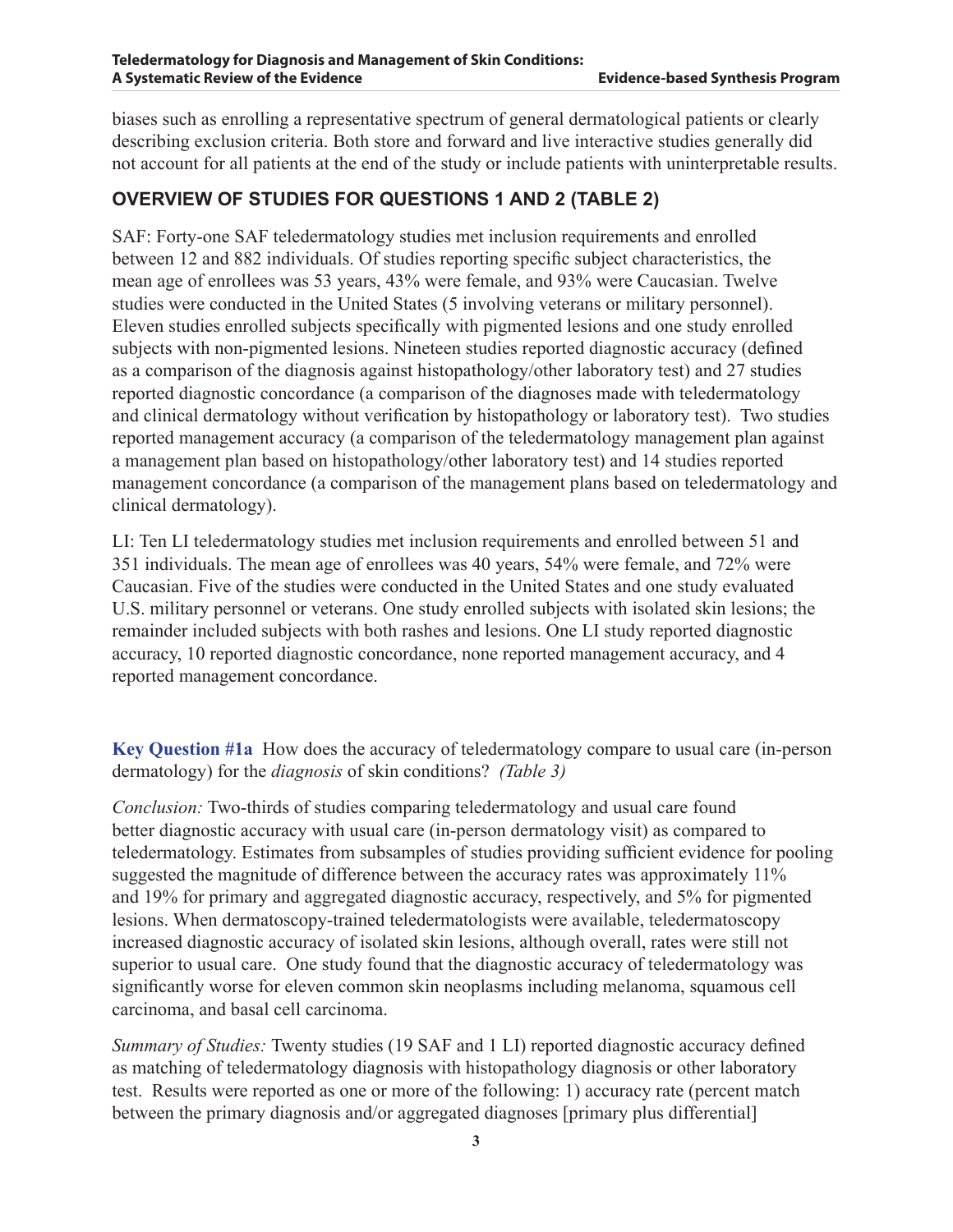and histopathology/laboratory test), 2) kappa statistic, and/or 3) sensitivity and specificity. Fifteen studies also assessed diagnostic accuracy of usual care (in-person dermatology diagnoses), allowing for direct comparisons between these two methods of care. Ten of these 15 studies reported better diagnostic accuracy for usual care (in-person dermatology visit) than teledermatology, 3 studies reported better accuracy for teledermatology, and 2 studies reported mixed results. Statistical pooling of the 6 SAF studies reporting aggregated diagnostic accuracy rates found that the weighted mean absolute difference between accuracy rates was 19% better for usual care than teledermatology. For the 11 SAF studies that reported primary diagnostic accuracy rates, the weighted mean absolute difference between accuracy rates was 11% better for usual care than teledermatology. Similarly, the weighted mean difference for primary diagnostic accuracy rates for six pigmented skin lesion studies was also better (5%) for usual care than teledermatology. Four studies evaluated teledermatology with standard macro images and teledermatoscopy. In general, teledermatology accuracy rates improved with teledermatoscopy (up to 15% absolute difference), although, overall, accuracy of teledermatoscopy was still not superior to usual care.

**Key Question #1b** How does the concordance of teledermatology compare to usual care (inperson dermatology) for the *diagnosis* of skin conditions? *(Table 4)*

*Conclusion:* Analysis from a limited subsample of studies providing sufficient evidence for pooling suggested that the aggregated diagnostic concordance rates for SAF teledermatology were similar for lesion studies (64%) and general studies (65%); the rate for LI (87%) was higher, but based on fewer patients. The weighted mean primary diagnostic concordance for SAF teledermatology was also similar for lesion studies (62%) and general studies (66%); the rate for LI studies was higher (71%) but based on fewer patients. In summary, diagnostic concordance of SAF was good and may be better for LI, possibly due to the ability to obtain additional history in the LI setting.

*Summary of Studies:* Thirty-seven (27 SAF, 9 LI, 1 SAF+LI) studies reported diagnostic concordance (simple agreement without verification by histopathology or laboratory test) between usual care (in-person dermatology visit) and teledermatology. Thirty-five studies (25 SAF, 9 LI, 1 SAF+LI) reported concordance as percent agreement for diagnosis, malignant/ benign status, or diagnostic category. Seven studies reported kappa statistics and three studies reported sensitivity and specificity.

Percent Concordance - SAF Studies: Weighted average diagnostic concordance rates for studies involving subjects with isolated skin lesions were 64% (aggregated, number of studies=4) and 62.3% (primary, n=6). Nineteen studies involving a range of dermatologic conditions (lesions and rashes) evaluated diagnostic concordance; rates ranged from 60-100% for aggregated diagnostic concordance  $(n=10)$  and 46-88% for primary diagnostic concordance  $(n=14)$ . Excluding studies in which the same dermatologist served as both clinic dermatologist and teledermatologist, weighted average diagnostic concordance rates were  $65\%$  (aggregated,  $n=7$ ) and  $66%$  (primary, n=11).

Percent Concordance - LI Studies: Diagnostic concordance rates of LI ranged from 78- 99% (aggregated, n=6) and 57-78% (primary, n=8). Excluding studies in which the same dermatologist served as both clinic dermatologist and teledermatologist, weighted average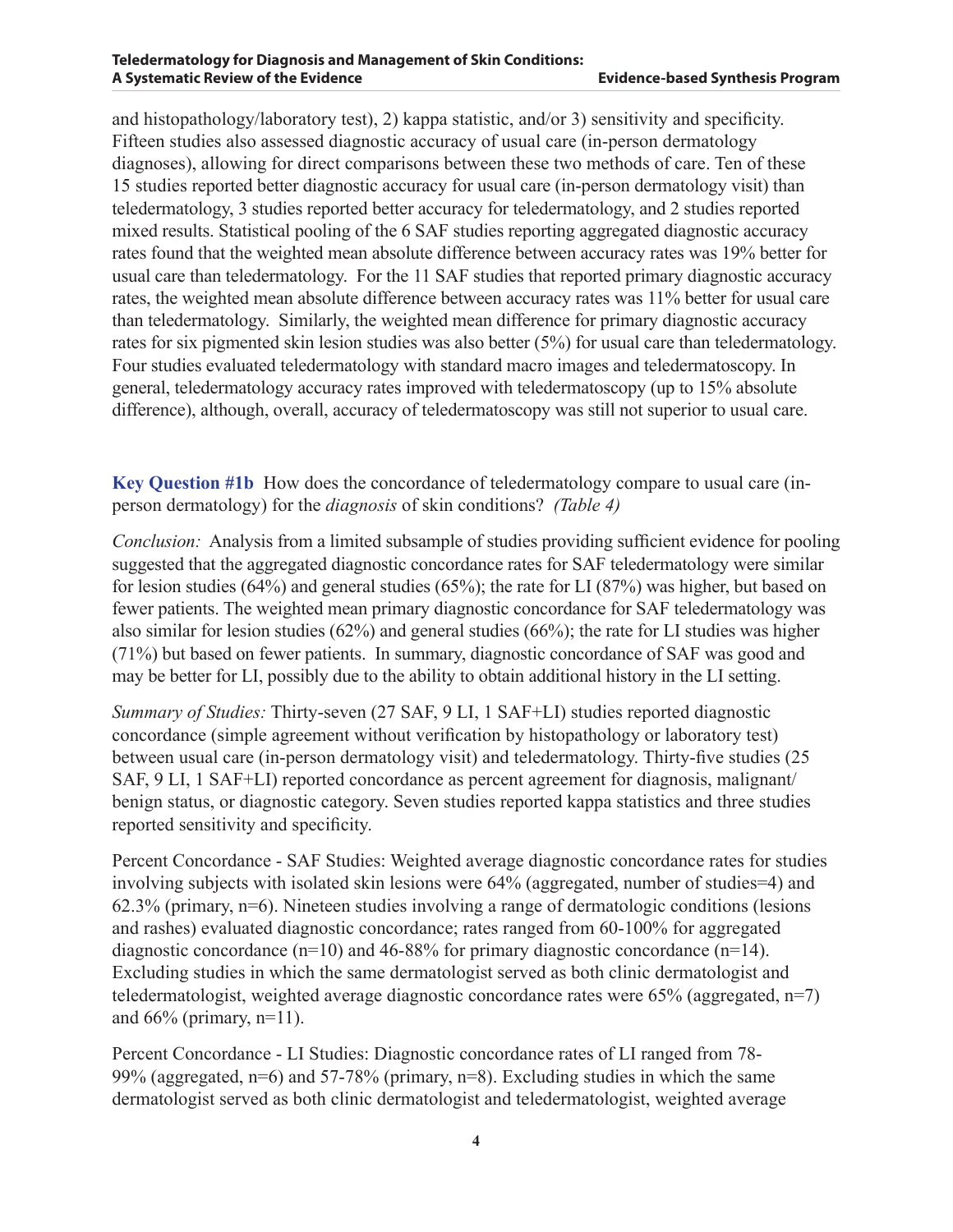diagnostic concordance rates were  $87\%$  (aggregated, n=3) and  $71\%$  (primary, n=5).

Kappa, Sensitivity/Specificity: Kappa values ranged from 0.71-0.93 for the three SAF teledermatology studies reporting this statistic. Excluding the one study with likely bias (same dermatologist served as both clinic dermatologist and teledermatologist), kappa values indicated substantial agreement. Three LI studies reported kappa values that ranged from 0.32-0.79. Sensitivity and specificity was reported in three studies (utilizing the clinic dermatologist's assessment as the gold standard and agreement for benign or malignant status, not exact diagnosis). Sensitivity ranged from 0.88-1.0 and specificity ranged from 0.39-0.98.

**Key Question #2a** How does the accuracy of teledermatology compare to usual care (in-person dermatology) for clinical *management* of skin conditions? *(Table 5)*

*Conclusion:* While overall rates of management accuracy were equivalent ( $\pm 10\%$  absolute difference) for teledermatology and usual care, for malignant and premalignant lesions, rates for teledermatology and teledermatoscopy were inferior to usual care; caution is recommended when using teledermatology in these cases.

*Summary of Studies:* Only two studies, both by the same authors and using store and forward technology, evaluated management accuracy, defined as the percent agreement with an expert panel management plan based on histopathology. One study evaluated pigmented lesions and one evaluated non-pigmented lesions. The range for reported management accuracy was 70-80% for teledermatology compared to 66-84% for usual care. Clinical dermatology management accuracy rates were worse for pigmented lesions (66%) than non-pigmented lesions (84%).

**Key Question #2b** How does the concordance of teledermatology compare to usual care (inperson dermatology) for clinical *management* of skin conditions? *(Table 6)*

*Conclusion:* Concordance rates for management were moderate to excellent for both SAF and LI teledermatology (55-100%). The range for kappa statistic values was 0.47-0.71 (3 SAF studies and 1 LI) indicating fair to good agreement.

#### *Summary of Studies:*

SAF: Fifteen SAF teledermatology studies reported management concordance (percent agreement  $n=13$ , kappa  $n=3$ , sensitivity and specificity  $n=2$ ). Two studies evaluated concordance of the triage management decision of "refer or not refer" for isolated skin lesions, yielding a weighted average rate of 75%. Two studies evaluated concordance rates for three different management options; these rates were 72% and 96%. Three studies evaluated concordance for the diagnostic procedure decision "biopsy or no biopsy" and found concordance rates of 76- 100%. Several studies did not describe management options but reported percent concordance rates from 55-94%.

LI: Four LI teledermatology studies reported management concordance. The concordance rate for the decision "biopsy vs. no biopsy" for skin lesions was 86%. Three other studies involving a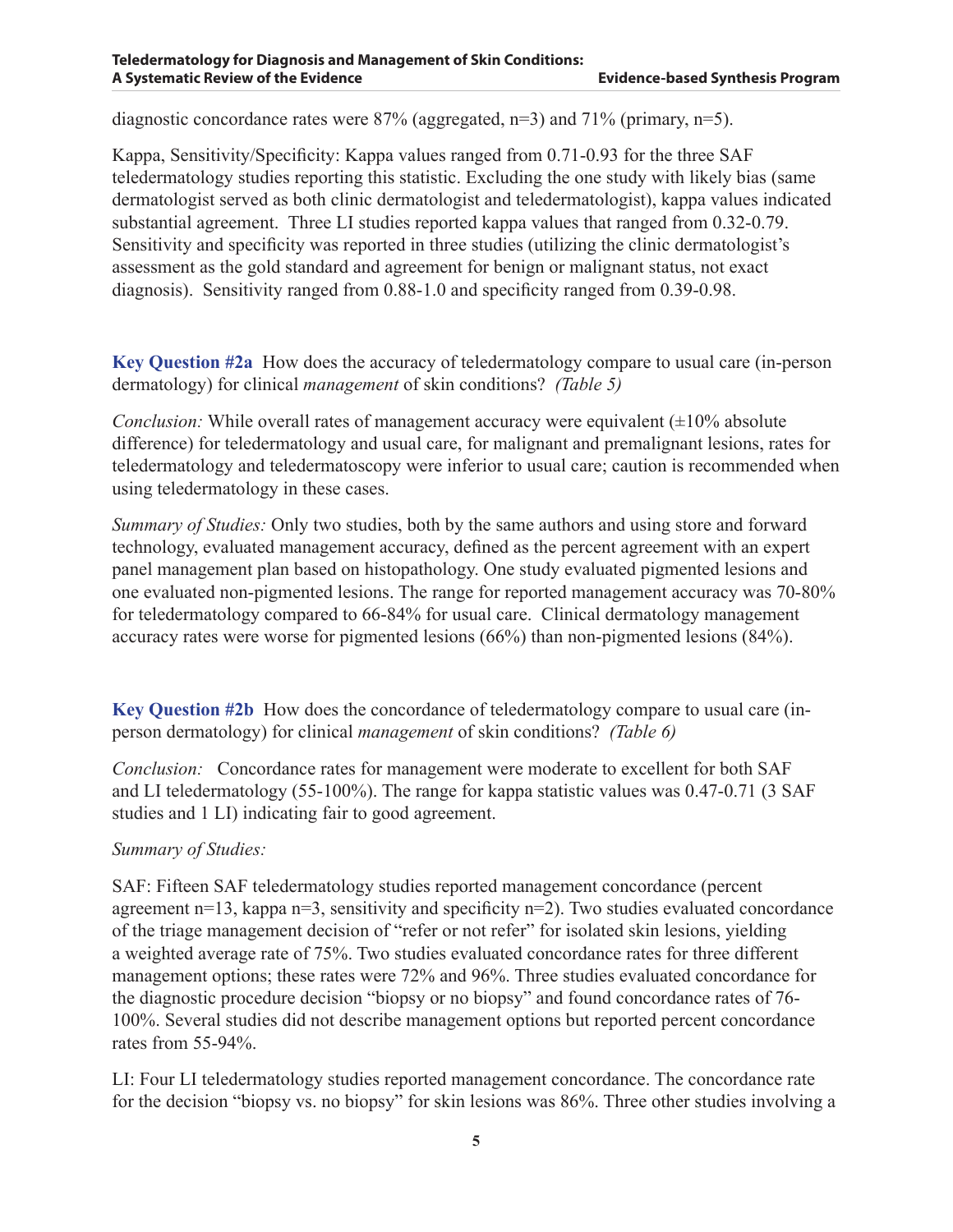wide variety of skin conditions found concordance rates of 64%, 72%, and 75%.

**Key Question #3** How do clinical outcomes (clinical course, satisfaction, quality of life, visits avoided) of teledermatology compare to usual care (in-person dermatology) for skin conditions? *(Tables 7, 8, and 9)*

*Conclusion:* There was insufficient evidence to conclude whether teledermatology had an effect on clinical course, although a large VA/DoD study reported comparable outcomes. Patient overall satisfaction with and preference for teledermatology or usual care were comparable in VA/DoD and other studies. Time to treatment was shorter and in-person visits can be avoided when patients are seen by teledermatology.

*Summary of Studies:* We identified 29 studies that reported clinical course, satisfaction, and/or visits avoided (17 SAF, 11 LI, and 1 SAF+LI). No studies reported quality of life. Among the SAF studies, two reported clinical course, nine reported patient satisfaction, and nine reported visits avoided. Three studies reported an additional outcome - time to treatment. Among the LI studies, one reported clinical course, nine reported patient satisfaction, and three reported visits avoided. The study that included both SAF and LI technologies reported only patient satisfaction.

Although two of three studies reporting clinical course suggested a more favorable outcome following teledermatology, these three studies used different methods for determining clinical course and assessed clinical course at different time points. The largest study, a VA and DoD study with over 500 patients, found no difference in the percentage of patient considered "improved" at 4 months after initial evaluation. Patients expressed comparable levels of satisfaction with teledermatology and usual care in three randomized, controlled trials (including one VA-based study). One non-randomized study reported greater satisfaction with teledermatology and one repeated measures study reported greater satisfaction with usual care. Response rates for the satisfaction assessments ranged from 58-100%. With the exception of one study which reported that 76% of subjects preferred teledermatology over waiting for a dermatology clinic appointment, preferences for teledermatology or usual care were similar. In one VA study, 42% preferred teledermatology over usual care while 37% preferred usual care over teledermatology. In five SAF studies that reported time to in-person consult or treatment, the time was shorter for patients who were initially seen by teledermatology. Teledermatology also reduced waiting times for clinic appointments and reduced the need for a in-person appointment by 14-66%.

**Key Question #4** How does the cost of teledermatology compare to usual care (in-person dermatology)? *(Table 10)*

*Conclusion:* Cost analyses were limited by broad variations in cost assessment parameters and perspectives. Most studies found teledermatology to be cost effective if certain critical assumptions were met particularly patient travel distance, teledermatology volume, and the costs of usual care.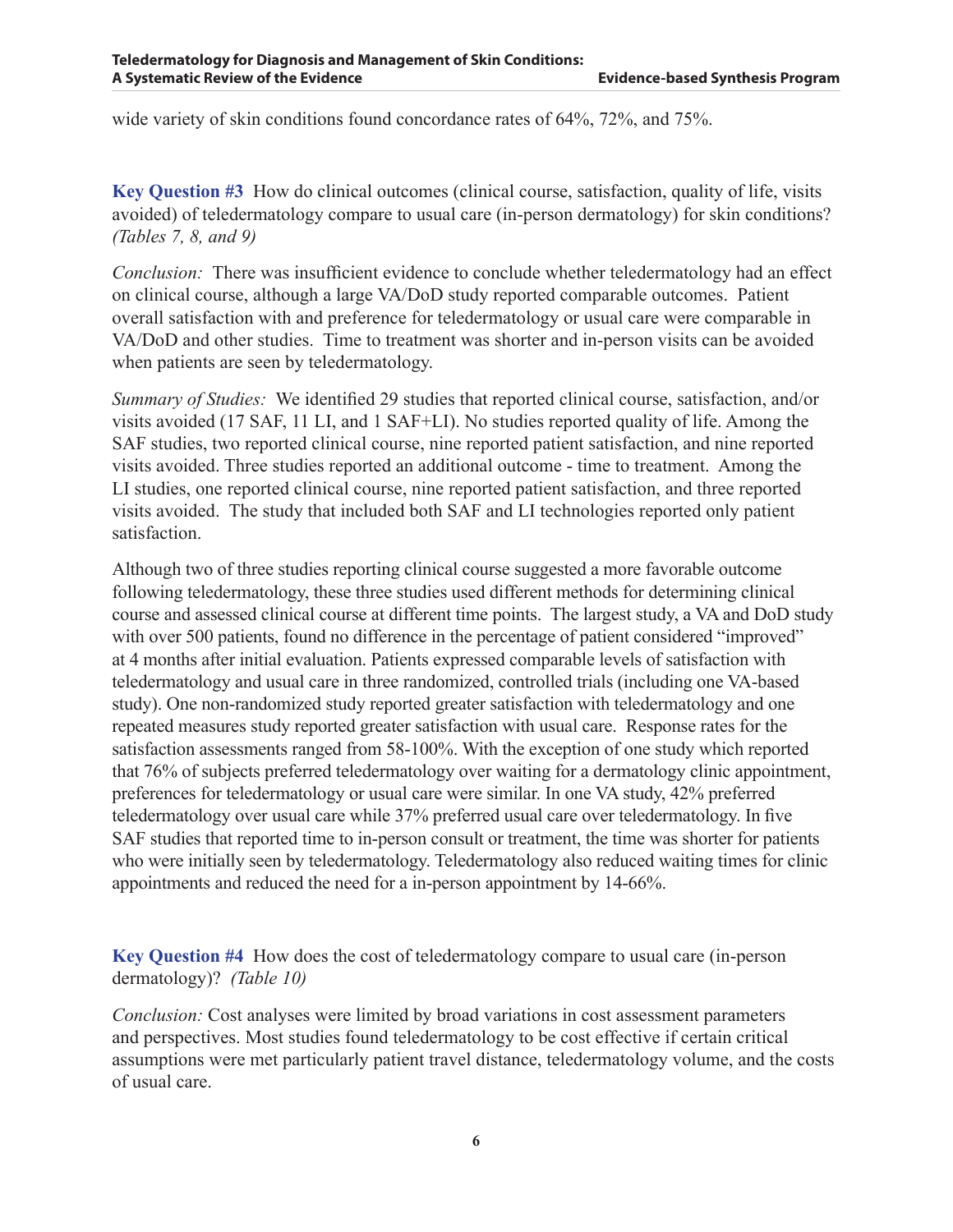*Summary of Studies:* Three studies reported cost outcomes comparing SAF teledermatology to usual care. Six studies compared LI teledermatology to usual care. One study reported data from patients evaluated with both SAF and LI teledermatology. Wide differences existed in cost assessment parameters and perspectives evaluated (societal, health service, or patient). The majority of studies of SAF and LI found teledermatology to be cost effective if certain assumptions regarding patient travel distance, volume of teledermatology, and costs of usual dermatology care were met.

A micro-costing approach using a VA perspective found SAF teledermatology to be costeffective, but not cost-saving, for decreasing time to initial definitive dermatologic care assuming that VA centers had both on-site primary care and dermatology clinics. The long-duration to achieve definitive dermatologic care, particularly for the usual care population (137.5 days vs. 50 days for the teledermatology group), however, is not consistent with current VA practice (all appointments within 30 days) and may result in an overly favorable estimate of teledermatology. A DoD study reported cost savings of \$32 per patient if lost productivity was considered.

**Key Question #5** What are the key structural and process elements associated with successful implementation of teledermatology and what are the barriers? *(Table 11)*

*Conclusion:* Key elements include: defining the setting for implementation, defining the objectives of the program, determining the organizational structure, identifying the resources available, considering all costs associated with teledermatology, determining the business model, procuring organizational support, and determining the training needs.

*Summary of Studies:* We attempted to categorize success facilitators using previously established definitions. We categorized implementation barriers according to administrative, clinical, patient, and technical factors. We emphasized factors likely to play a role in VA specific settings. We identified 12 descriptive studies that provided information relevant to implementation of a teledermatology program. Key elements included efficient and user-friendly programs, as well as ongoing technical and personnel support.

#### **FUTURE RESEARCH RECOMMENDATIONS**

Additional research is needed to determine the long-term effectiveness, feasibility, satisfaction, and cost-effectiveness of teledermatology, especially store and forward methodology. Standardized reporting of diagnostic, management, and outcome accuracy and concordance are important. Research evaluating clinical outcomes and patient management are especially needed. Studies that blind the assessor(s) to the patient/lesion/care method are preferred to reduce bias in outcome assessment. Additional outcomes could assess the impact of teledermatology on primary care practitioners' practice, satisfaction, and follow-up patterns. Barriers to successful implementation need to be identified that incorporate differences in patient populations, skin condition severity, distance traveled, availability of on-site dermatologists, and other clinical setting issues in order to determine the relative feasibility and effectiveness of different teledermatology strategies. Research priorities include comparing teledermatology